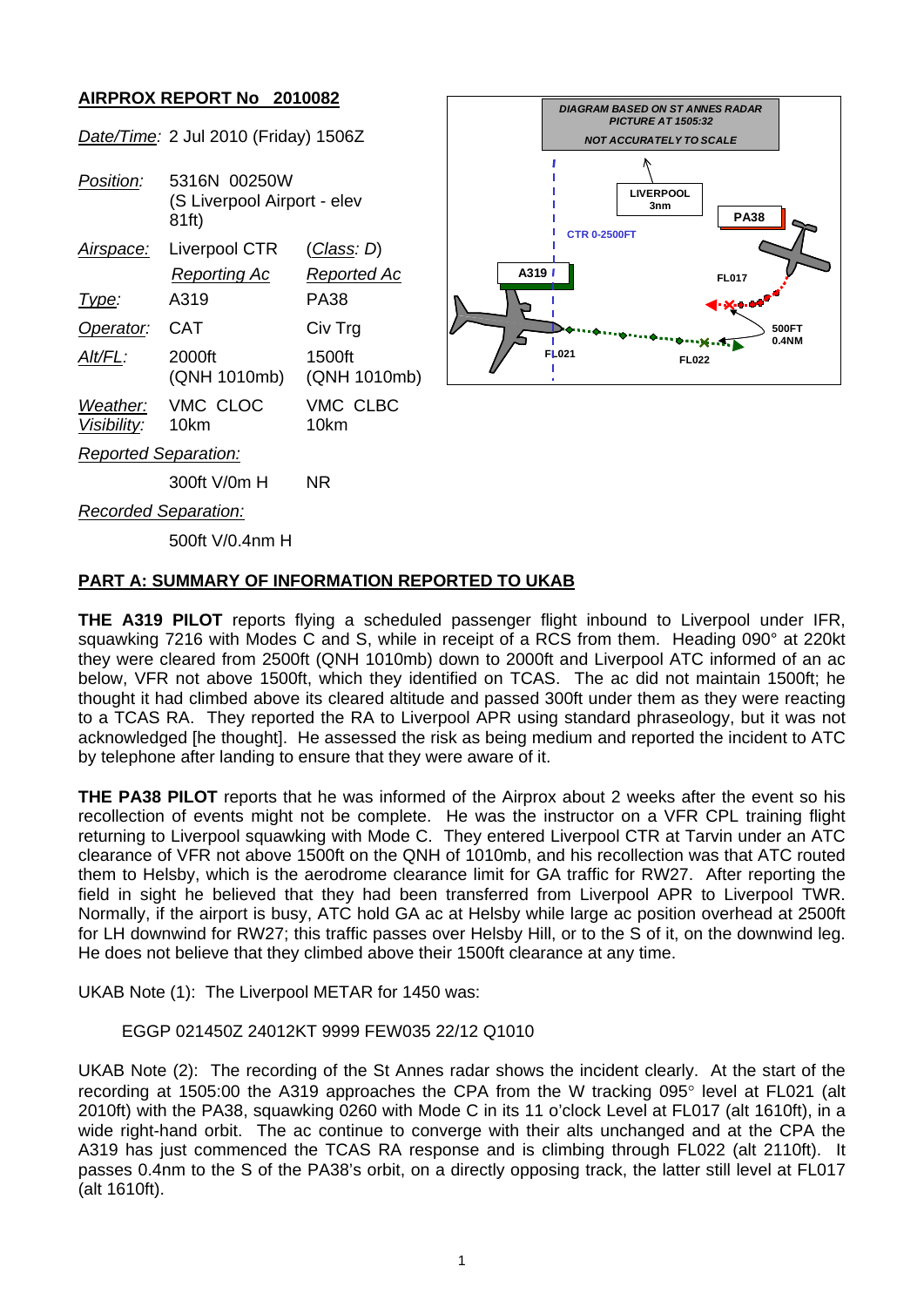**ATSI** reports that the Airprox occurred at 1505:36, 4nm SE of Liverpool Airport, within the Liverpool CTR, which is Class D airspace extending from surface to 2500ft amsl. RW27 was the RW in use. ATSI assessed the controller's workload as moderate.

The PA38 was a locally based ac on a VFR flight from Sleap Airfield to Liverpool Airport. The PA38 was instructed to enter the Liverpool CTR from the S, routeing via Tarvin and Helsby for RW27.

The UK AIP entry AD 2-EGGP-1-11 (8 Apr 10) paragraph 6(g) states:

'In order to integrate VFR flights to/from Liverpool Airport with the IFR traffic flow, standard routes are established along which VFR clearance will be issued subject to the conditions specified above. The routes provide a uni-directional traffic flow, dependant upon the runway in use at Liverpool Airport. The routes are detailed in paragraph 7 below and shown on the chart at AD-2-EGGP-4-1. Non-standard routes may be requested but ATC approval will only be granted if the traffic situation allows. Pilots are reminded of the requirements to remain in VMC at all times and to comply with the relevant parts of the Low Flying Rules, and must advise ATC if at any time they are unable to comply with instructions.'

Paragraph 7 – Standard VFR entry route from the South:

'Enter CTR via Oulton Park, route to the western edge of HELSBY then as directed by ATC – Max Altitude 1500ft.'

The Liverpool MATS Pt 2 (24/01/10), Section 1, Chapter 18, Page 1, Paragraph 2.3, states:

 'Mode A code 0260 should be allocated to all locally based VFR flights, except training circuit flights, and other flights as required. This code is used for conspicuity and need not be verified. It is notified as such in the AIP.'

Paragraph 6.3, states:

'Approach Radar Controllers may utilise the SSR filter system on the GUI if necessary to reduce the amount of SSR codes visible around the ATZ.'

The A319 was on an IFR flight to Liverpool Airport and was being vectored downwind left hand for RW27. The Liverpool MATS P2 (24/01/10), Section 4, Chapter 4, page 8, paragraph 8.5, states:

'For vectoring Runway 27 (when Manchester using Runway 23) ………aircraft can be turned LEFT hand downwind on reaching altitude 3500 ft descending and will comply with altitude profile areas C-E. AREA E MUST BE ENTERED AT 2000 FEET or BELOW.'

(Note: left base for RW27 lies within area E.)

ATSI had access to the RTF transcript, radar recordings provided by NATS Swanwick, written reports from the pilots and controller. Liverpool ATSU was not immediately aware of an Airprox and reported a TCAS RA event. A time discrepancy of 1min and 15sec was noted between the RTF recording and the Radar recording (certified as correct). An appropriate correction was made to RTF recording and the ATSU has been asked to investigate the discrepancy.

At 1455:35, Radar cleared the PA38 to join controlled airspace VFR at Tarvin, not above 1500ft QNH1010, and the pilot acknowledged correctly. (Tarvin is situated 8.5nm to the SSE of Liverpool airport). At 1458:45 the A319 called Radar, *"passing FL100 descending FL080 direct KEGUN and speed reducing to 250kt".*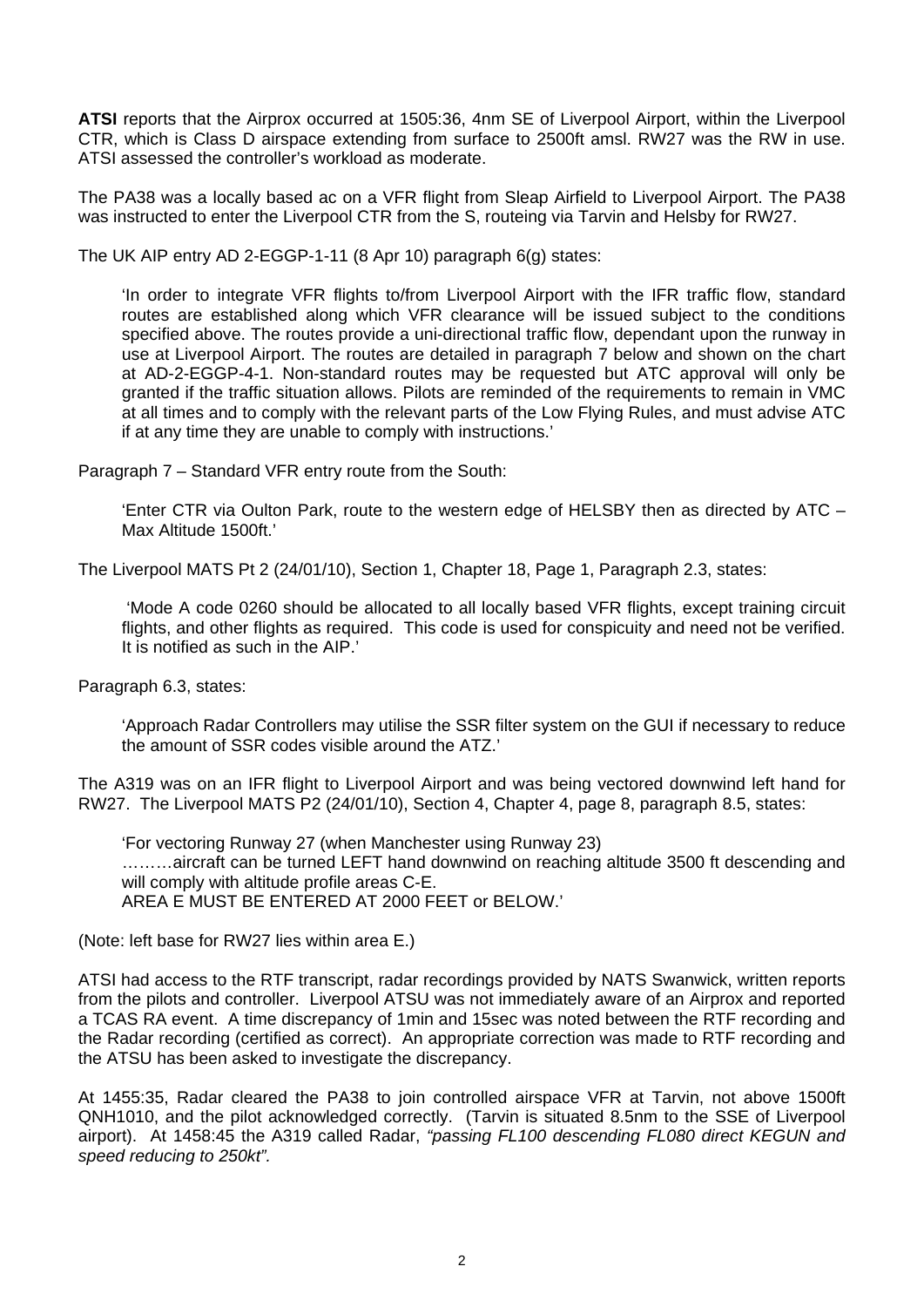At 1459:05 the PA38 was instructed to squawk 0260 and the pilot reported approaching Tarvin. A change of controller then took place and, at 1559:35, Radar transmitted to the PA38, *"(PA38)c/s route to Helsby report field in sight and it's a Radar Control service",* and the pilot replied, *"Route to Helsby report field in sight (PA38) c/s". (*Helsby is situated 5nm SSE of Liverpool airport). The PA38 pilot reported field in sight and was transferred to the TWR frequency. At this point the radar recording showed both ac in the vicinity of Tarvin. The PA38 was indicating FL016 (alt 1510ft) and the A319 was tracking W at FL091. At 1459:42 the A319 was given descent to alt 5000ft QNH 1010 and advised of a left hand pattern, and the pilot acknowledged correctly.

At 1501:52 the A319 was given a right turn heading 360° with descent to an alt of 3500ft QNH 1010 and shortly afterwards a further instruction to turn right heading 090° downwind. At 1500:53, the radar recording showed the PA38 entering the CTR indicating FL017 (alt 1610ft). At 1501:58 the PA38 called the TWR and reported 3nm S of Helsby and they instructed, *"…join left base for runway two seven report crossing the motorway"* and this was acknowledged correctly.

At 1503:58 the PA38 reported crossing the motorway and Tower instructed, *"…on reaching erm left base er for runway two seven take up a right hand orbit." (*This was to allow an A320 on final to land). At the same time Radar instructed the A319, *"(A319)c/s turn right heading one zero zero degrees descend to altitude two thousand feet."* The A319 replied, *"Right turn heading one zero zero degrees descend altitude two thousand feet (A319)c/s."* At 1504:47 Radar advised the A319 about the PA38, *"(A319)c/s traffic in your twelve o'clock a range of four miles in the right hand orbit it's a V F R Cherokee not above fifteen hundred feet"* and the pilot responded, *"Roger..".* (It was noted that the Radar controller incorrectly passed the type as a Cherokee).

At this point, radar recording showed the PA38, 3.5nm SE of Liverpool Airport, in a right hand orbit descending to FL014 (alt 1310 ft). At 1504:41 the distance between the ac was 4.2nm and the radar recording showed the PA38 rolling out of the orbit, tracking SW towards the A319. The Mode C then indicated a climb to FL017 (converts to 1610ft QNH 1010); at 1505:16 the A319 was indicating FL021 and the distance between the two ac was 1.6nm on almost reciprocal tracks. At 1505:37 the A319 pilot advised: "*(A319)c/s TA, RA"* and Radar replied, *"(A319) c/s Roger and it's that previously mentioned Cherokee not above fifteen hundred feet."* It was noted that the pilot did not use the phrase TCAS but advised, *" TA"* followed immediately by, *"RA".* The Radar controller correctly acknowledged the TCAS RA with *"Roger"* and then passed TI on the PA38. MATS Part 1, Section 1, Chapter 9, Page 3, Paragraph 5.3, states:

'The passing of traffic information by controllers to ac conducting, or affected by a TCAS RA, is not proscribed, but such information has, if provided inappropriately, the potential to be misheard or to distract flight crews during a period of very high workload. Consequently, controllers should not routinely pass traffic information to ac conducting RA manoeuvres, or other ac affected by such manoeuvres, nevertheless, there may be circumstances where the passing of traffic information is justified; consequently, controllers may provide traffic information under the following circumstances:

To ac conducting an RA manoeuvre if it is considered essential for flight safety.'

Radar recordings show the A319 reacting to the RA and climb through FL022 at the CPA [up to FL026] and passing 0.4nm S of the PA38, which was in a right turn away from it. At 1506:27 the A319 pilot advised, *"Radar c/s Clear of Conflict"* and Radar replied, *"(A319)c/s thanks."* Both ac continued and landed without further incident.

The complexity of the airspace surrounding Liverpool and Manchester, requires that IFR inbounds, vectored left hand for RW27, are at alt 2000ft before entering Area E on base leg while VFR traffic is required to remain not above an alt of 1500ft using the entry/exit lanes.

Liverpool Radar transferred the PA38 to the TWR with an expectation that the ac would be not above alt 1500ft. The Radar controller is normally required to monitor the primary radar returns of VFR traffic and has the option to reduce the number of SSR codes visible around the ATZ using the SSR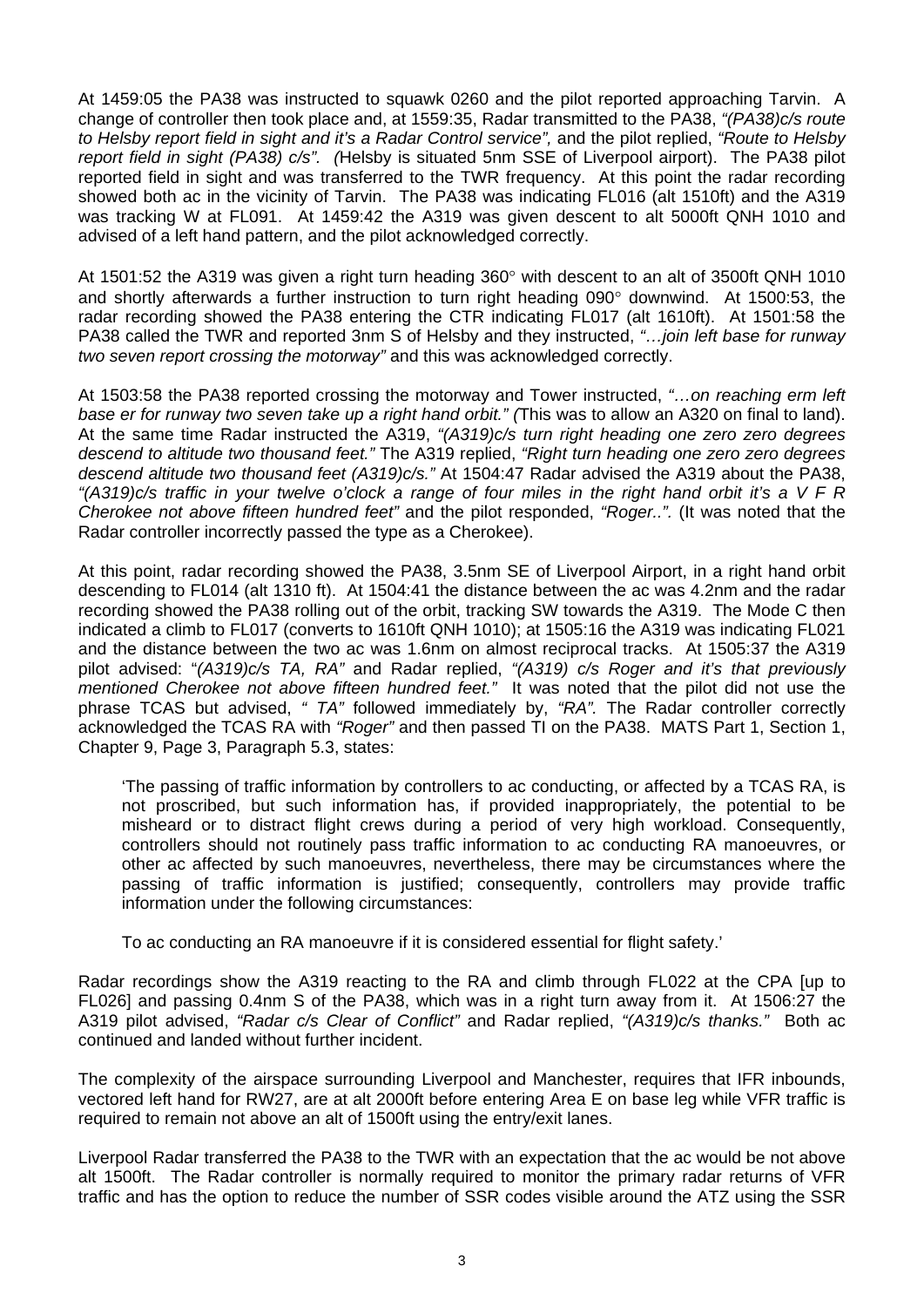filter system. The Radar controller's report indicated that the controller could not recall seeing the PA38 displaying Mode C.

The radar recording shows that when TI was passed to the A319 regarding the PA38 4nm ahead, the PA38 was in a right hand turn indicating FL014 (alt 1310ft) [for 2 sweeps]. Shortly afterwards the PA38 can be seen to track SW and climb to FL017 (alt 1610ft), at a point when the two ac are 1.7nm apart; this resulted in the A319' s TCAS RA.

Liverpool ATSU indicated that, within the known Class D environment, IFR traffic at 2000ft is passed TI on VFR traffic operating not above alt 1500ft within the entry/exit lanes. Radar controllers use only the primary radar information on VFR traffic, as conspicuity codes are not validated or verified. The ATSU reported that, historically, [see UKAB post –meeting Note: (1)] there had been no similar incidents and added that controllers have the option to hold VFR traffic or to give tactical vectors to IFR inbounds when appropriate. MATS Pt 1, Section 3. Chapter 4, Page 1, Paragraph 3.4, states:

'Instructions issued to VFR flights in Class D airspace are mandatory. These may comprise routeing instructions, visual holding instructions, level restrictions, and information on collision hazards, in order to establish a safe, orderly and expeditious flow of traffic and to provide for the effective management of overall ATC workload.'

Although the PA38 was locally based, the pilot's report indicated that he believed the IFR traffic downwind would be at an alt of 2500ft. The radar recording showed that whilst the PA38 was holding in a right hand orbit, the ac appeared to lose altitude and then apparently climb 100ft above the level restriction of alt 1500ft when in close proximity to the A319.

### **PART B: SUMMARY OF THE BOARD'S DISCUSSIONS**

Information available included reports from the pilots of both ac, transcripts of the relevant RT frequencies, radar photographs/video recordings, reports from the air traffic controllers involved and reports from the appropriate ATC authorities.

Members noted that the pilots of both ac had been complying with the respective IFR and VFR arrival procedures for Liverpool Airport. Although the altitude of the PA38 on the radar recording appeared about 100ft higher than that instructed by APR, it was within both prescribed Mode C and altimeter tolerances. Members noted that there had been minor altitude deviations during the PA38's orbit but considered these to be reasonable for a student pilot and they did not breach the ATC altitude restriction. That being the case, Members agreed that it had been the very small climb as the PA38 was pointing towards the A319 in the orbit that had triggered the TCAS RA in the A319; controller Members also agreed that in situations where 500ft separation is used, such RAs are not uncommon. A controller Member noted that the Airspace at Liverpool and the procedures are complex, but it was pointed out that this was necessarily so due to the proximity of Manchester and the associated CTA.

The Secretariat informed the Board that they could recall several similar incidents in the Liverpool CTR.

[UKAB Post-Meeting Note (1): A search of the Joint Airprox Reporting System Database showed that there had been 10 Airprox between VFR and IFR traffic in the period 1 Jan 2000 - 31 Dec 2009 in which a TCAS warning had been generated. (Airprox: 2002036, 2003192, 2005125, 2005139, 2005196, 2006142, 2007031, 2008037, 2009118 and 2009143)].

Members agreed however, that the procedures were sound but that TCAS RAs would inevitably result. That being the case, and since all involved had complied with the procedures, Members agreed that there had been no risk of collision.